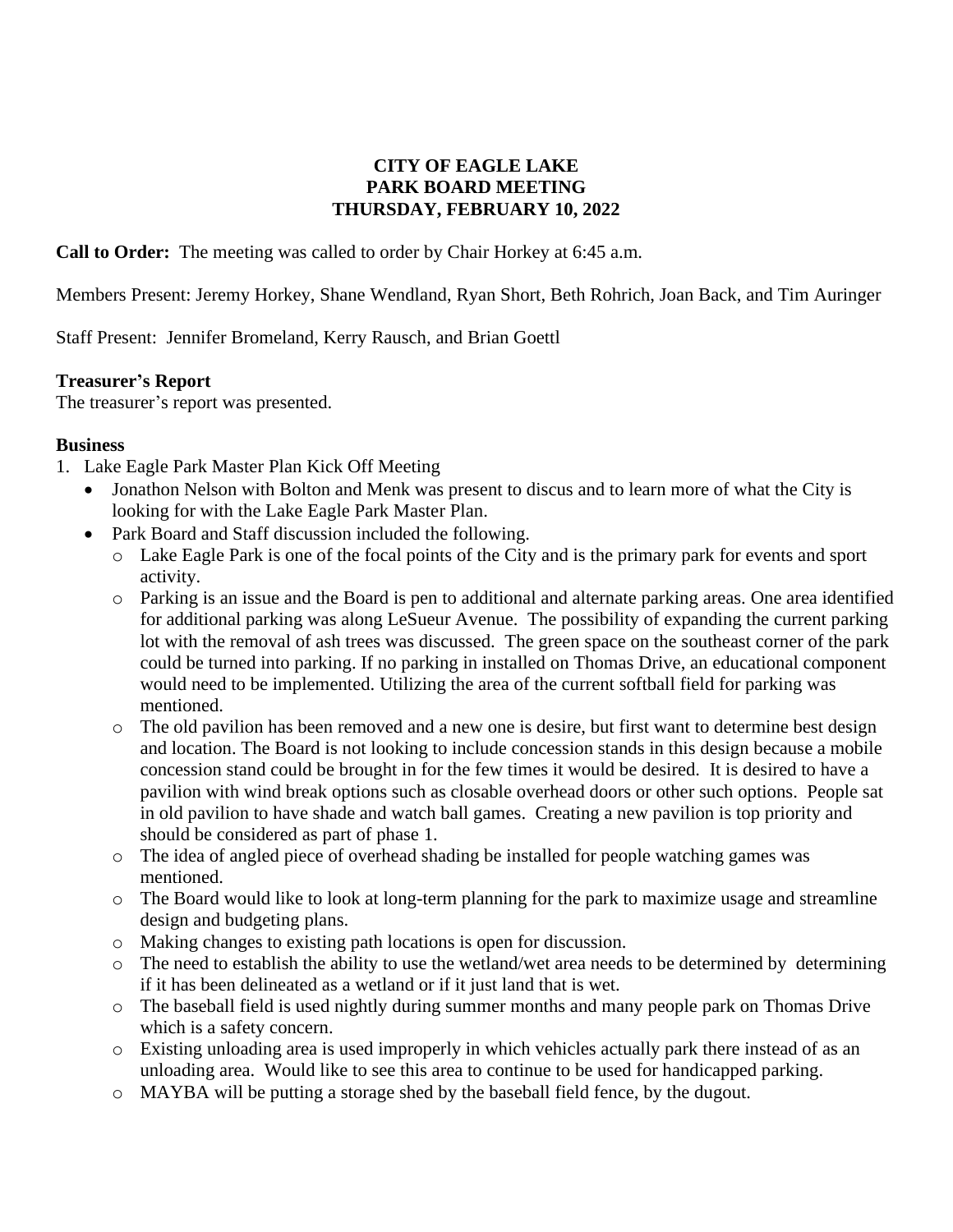- o Designing a new area for t-ball was discussed as well as possible locations within the city park system, there are approximately 60-70 youth who participated last year. Soccer would be another sport which could be included in the park system.
- o Fraze Park is under utilized but parking may need to be considered when making updates to that park.
- o Future park storage needs should be considered in concept planning.
- o ADA restrooms were discussed and if added to the existing restroom, storage on the back side would be a possibility.
- o The Adventure Park area is overgrown and full of mosquitos.
- o Consider a warming house with an attached community room which could be rented. The possibility of using existing warming house and constructing a detached community room was discussed and air conditioning for renter's comfort in summer months should be considered.
- o There is a force main line in the park and needs to be taken into consideration with park planning.
- o Consideration for a future water filtration plant needs to be considered with park design.
- o Moving of the lawn mower shelter is a possibility to be considered.
- o The playground was updated in 1995 but was refreshed in 2021. The playground could be reconfigured, such as moving swings.
- o Water amenities were discussed with concern for cost and cost viability.
- o A gazebo on the west side of the pond for a reflection/quiet area should be considered.
- o The bike rack for Lake Eagle Park is not noticeable, discussion to improve visibility was discussed as well as the possibility of adding a new bike rack.
- o Grant funding possibilities would be information to be presented. SHIP funding may be available for benches, possibly garbage receptacles, picnic tables and bike racks. SHIP can award \$3,000 a year to an entity.
- o Discussed was the potential of the Shuck property for a natural access to pond and to remain a very natural area.
- o A pump bike area may be an option for the park.
- Mr. Nelson provided the following input.
	- o Long term planning and visioning for the park would look at 20-30 years down the road and plan for a phased approach.
	- o When looking for funding sources, a long-term plan is important. There are grants available, some of which could be significant which are offered annually. His office will provide funding avenues as well and can help with applications. SHIP grants, which is pretty small typically may be available for bike racks and bike repair stations.
	- o A lot of parks don't have any restroom.
	- o The possibility to rent a shelter is an nice option.
	- o Typically, it is nice to have parking adjacent to a pavilion. He may be able to fit a drop off area by the restroom. Could put island in parking lot.
	- o He will look at limits of the wetland area.
	- o He will develop a couple of concepts/layouts.
	- o A long-term plan could include absorbing the softball field.
	- o He will try to determine parking needs.
	- o He will put concepts on paper and bring to future meeting and then do a redesign based on the Park Board's feedback.
	- o The initial concept plan could be available for the March Park Board meeting and refinements would not take long.